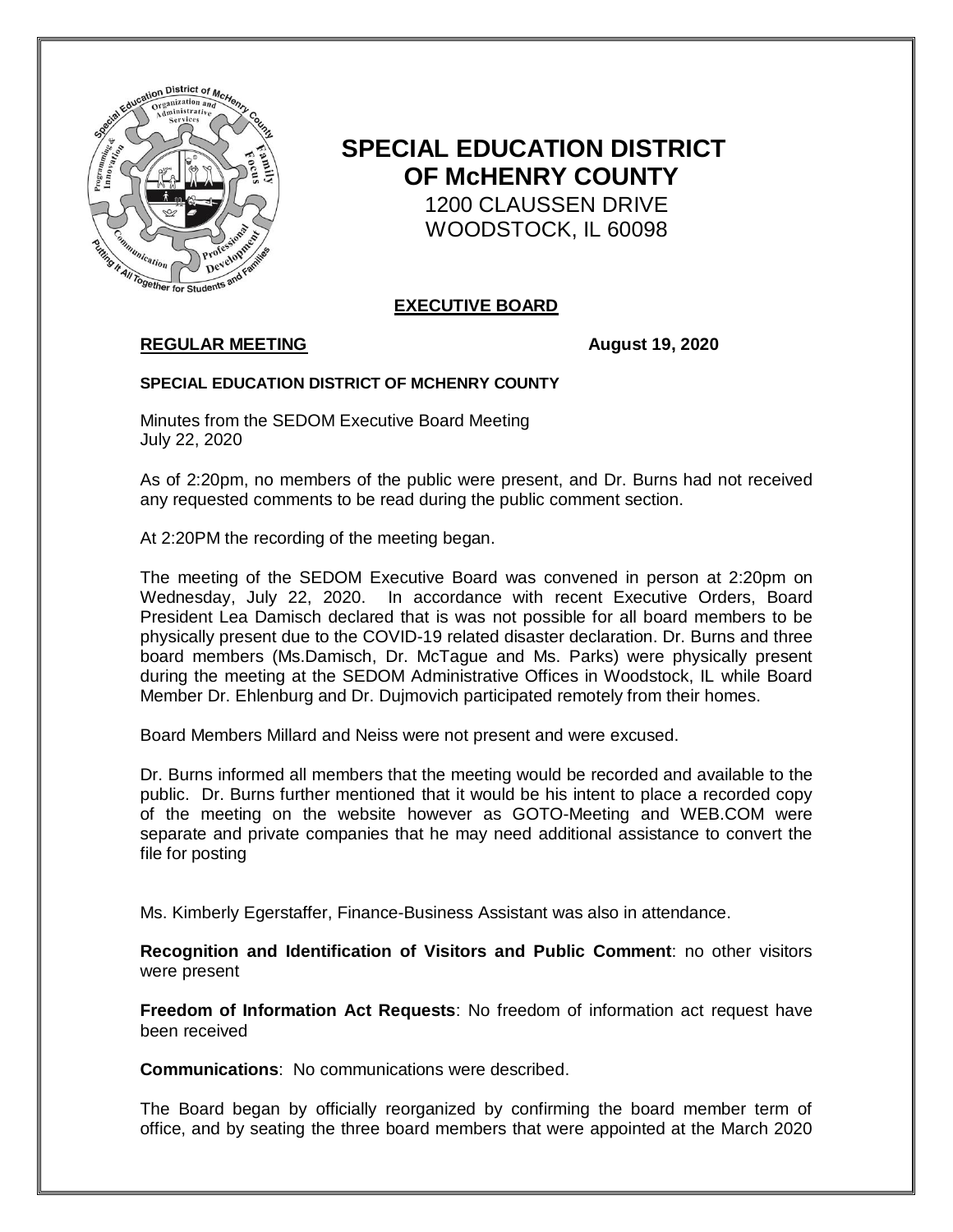Governing Board of Directors Meeting. Ms. Damisch, Dr. Dujmovich and Dr. Ehlenburg were officially seated.

The board adjourned Sine Die to elect the board officers. Dr. Burns facilitated the nomination for process for the position of Board President. Dr. Ehlenburg nominated Ms. Damisch to serve as the Board President. No other nominations were made. The board voted unanimously for Ms. Damisch to serve as President. Dr. Burns relinquished control of the meeting back to the Board President.

Ms. Damisch then opened the floor for nominations for the position of Board Vice-President. Ms. Damisch nominated Mr. Bryan Millard for the position of Vice President. No other nominations were made. The board voted unanimously for Mr. Millard to serve as Board Vice President.

Ms. Damisch then opened the floor for nominations for the position of Board Secretary. Ms. Damisch nominated Dr. Dujmovich for the position of Secretary. No other nominations were made. The board voted unanimously for Dr. Dujmovich to serve as Board Secretary.

The board reentered open session at 2:24 pm from adjourning Sine Die.

The Board then officially appointed the firm of Kria-Boucek as its chief legal counsel with ECBS as a secondary counsel, followed by appointing DLA as its architect and Eder and Cassela as its auditor. All board members signified their support for the appointments. No opposition was noted.

The board discussed and reaffirmed its desire to hold its meetings on Wednesdays (previously introduced schedule) at 1:30pm for the Committee of the Whole and 2:00pm for the Executive Board Meeting.

### Consent Agenda

Ms. Damisch introduced two minor amendments to the June 2020 minutes, most importantly that they reflect that Dr. Ehlenburg was not present at the June 2020 meeting despite one section stating that she was in attendance.

Board Member Parks motioned that the following items be approved as part of the consent agenda and Dr. Ehlenburg seconded the motion with the above mentioned amendments.

- 1. Minutes of the 5-19-20 Executive Board Meeting
- 2. May Financial Reports
- 3. June Bills
- 4. Approval of Personnel Report
- 5. Authorization to present and display the FY 21 Budget
- 6. Approval of the 2020-21 Holiday Schedule
- 7. Approval of the 2020-21 Executive Board Meeting Dates

Ayes: Dr. Ehlenburg, Ms. Damisch, Dr. Dujmovich, Ms. Parks, Dr. McTague Nayes:0

Absent: Ms. Neiss, Mr. Millard

### **Committee of the Whole**:

Dr. Burns discussed that the recent Committee of the Whole Meeting

## **Executive Director's Report**: